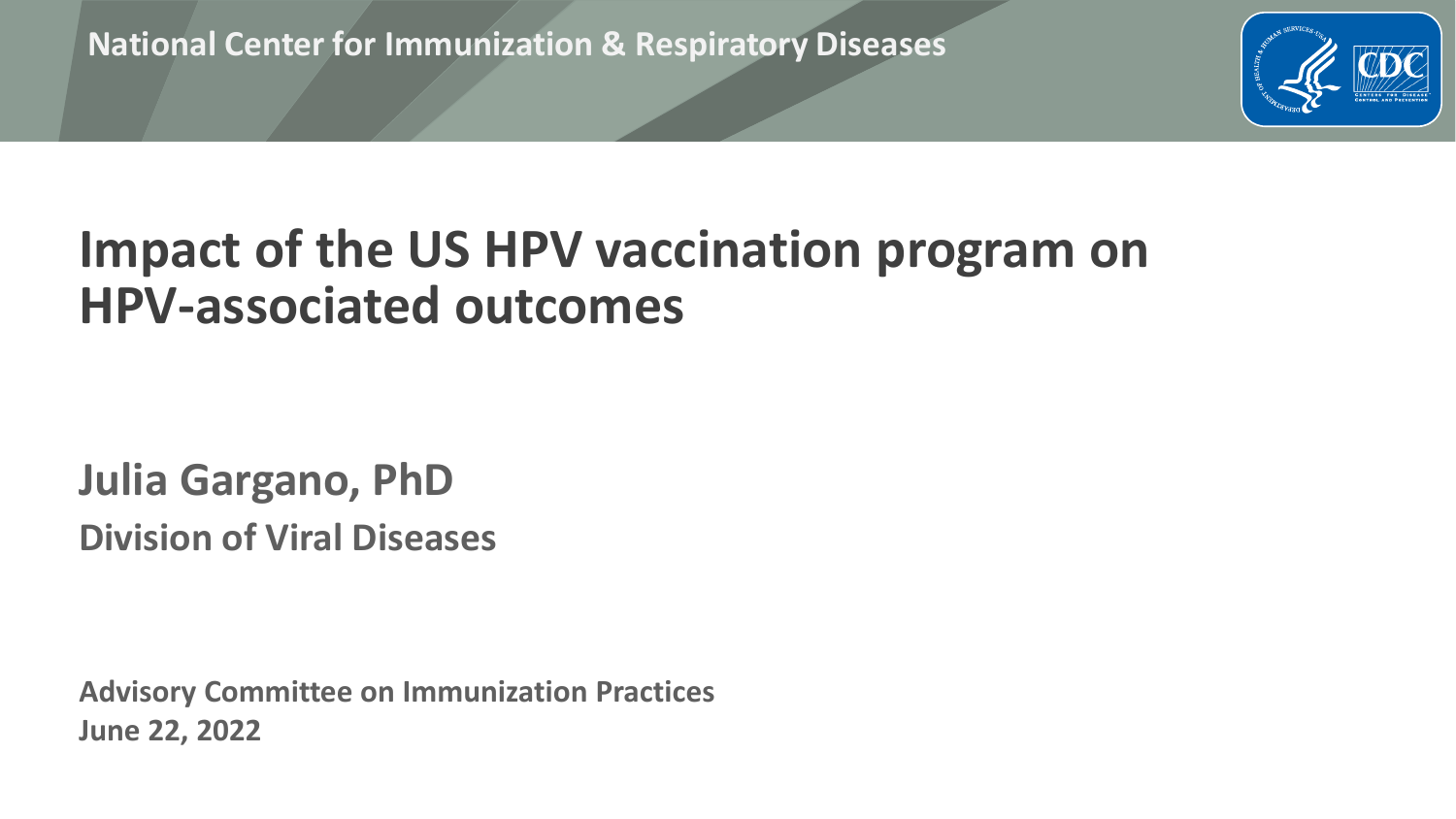# **Monitoring Impact of HPV Vaccination**

- **HPV** prevalence in several populations
	- National Health and Nutrition Examination Survey (NHANES), women undergoing cervical cancer screening, men who have sex with men
- **Anogenital warts** 
	- Claims data
- Juvenile onset recurrent respiratory papillomatosis (JORRP)
	- Network of pediatric otolaryngologists
- **EXEC** Cervical precancers
	- Population-based surveillance and administrative data, state-based data
- **HPV-associated cancers** 
	- State-based cancer registries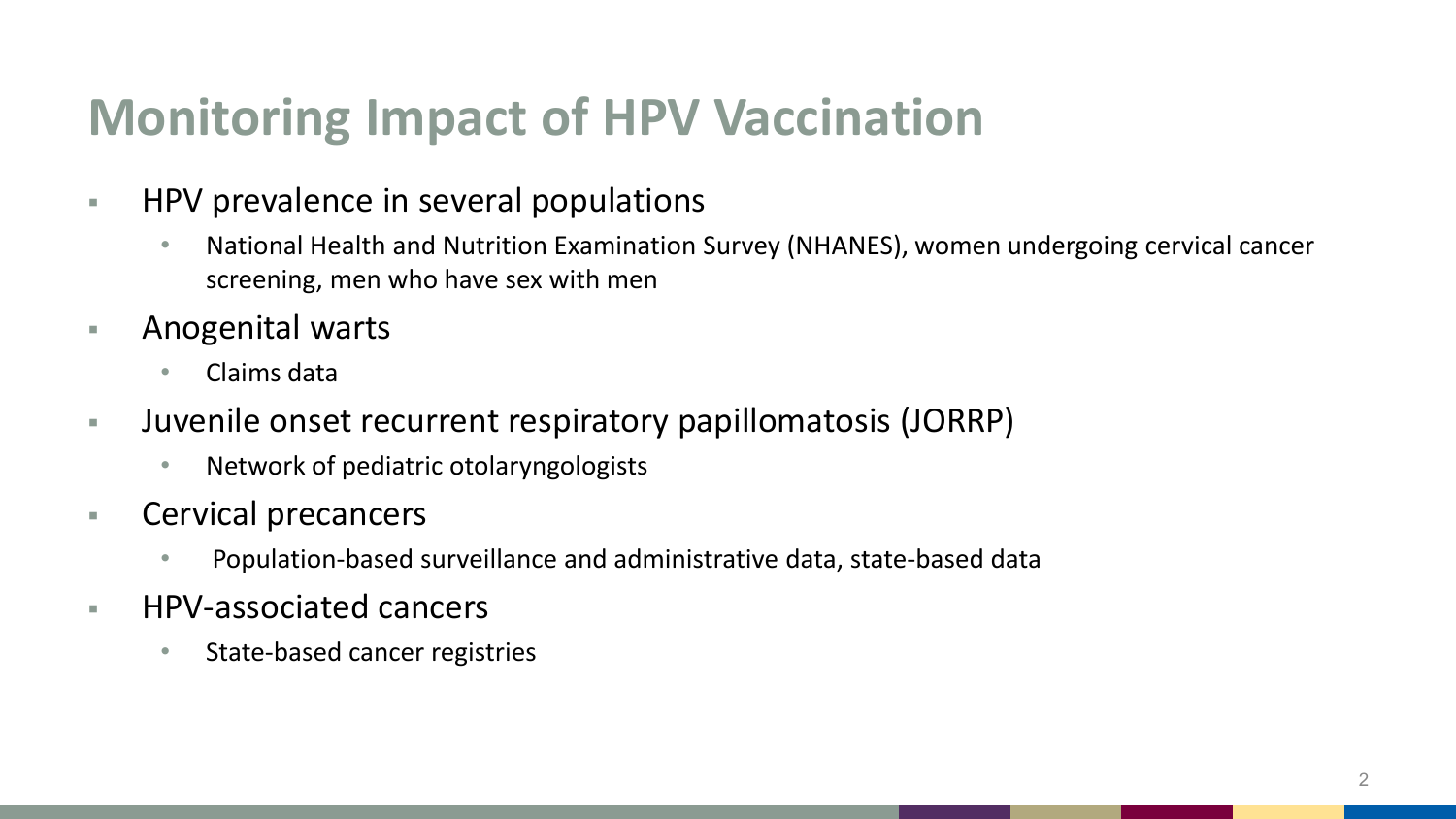# **Monitoring Impact of HPV Vaccination**

- **HPV prevalence** in several populations
	- **National Health and Nutrition Examination Survey (NHANES)**, women undergoing cervical cancer screening, men who have sex with men
- **Anogenital warts** 
	- Claims data
- **Juvenile onset recurrent respiratory papillomatosis (JORRP)**
	- Network of pediatric otolaryngologists
- **Cervical precancers**
	- **Population-based surveillance** and administrative data, state-based data
- **HPV-associated cancers**
	- State-based cancer registries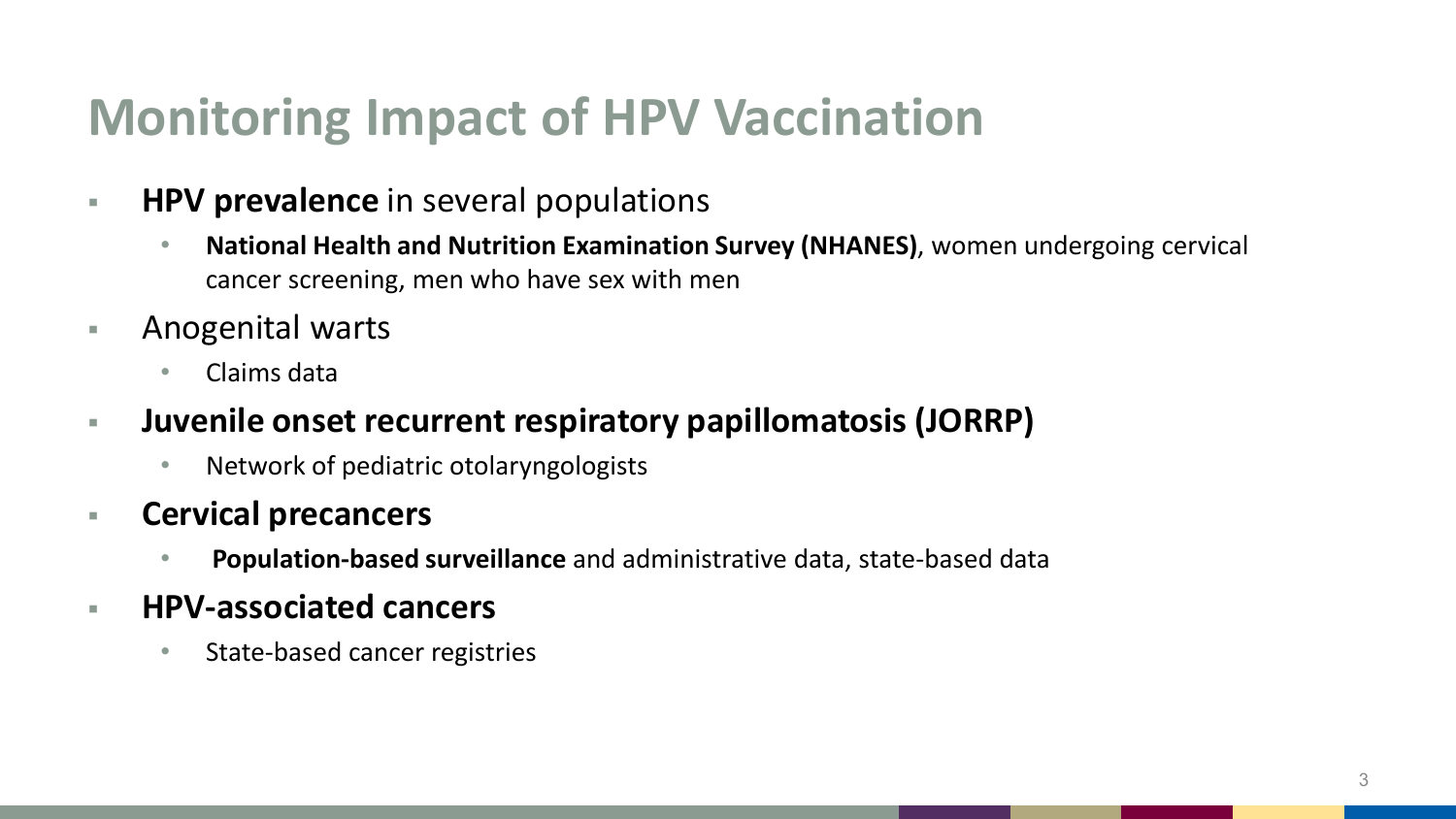## **HPV Prevalence Monitoring in Genital Specimens: National Health and Nutrition Examination Survey (NHANES)**

#### **HPV DNA testing**

- Self-collected vaginal swabs ongoing since 2003
- Self-collected genital swabs in males since 2013
- Linked to demographic, limited behavioral data, self/parent-reported HPV vaccination history



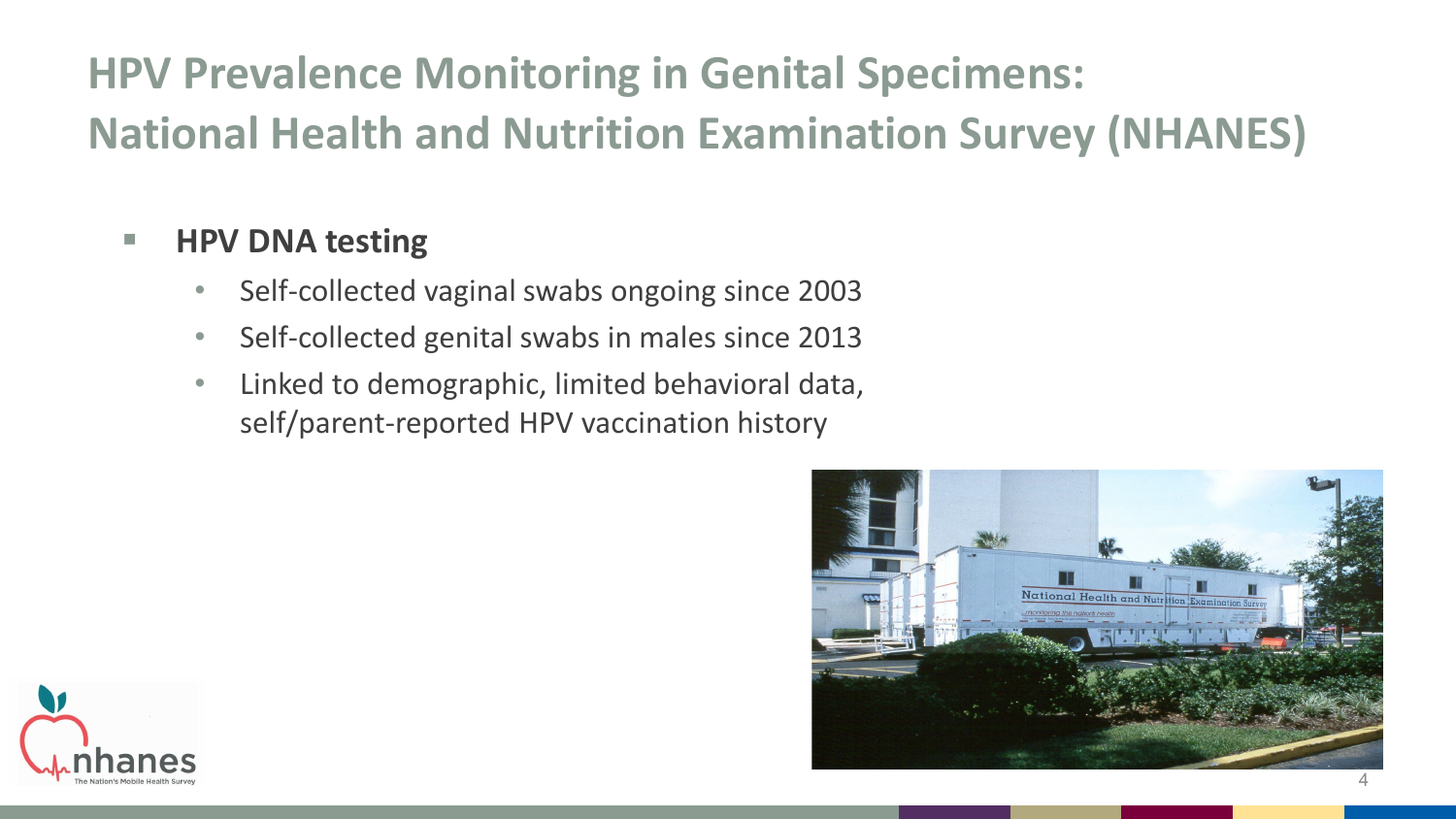# **Prevalence of Vaccine-type HPV (HPV 6,11,16,18) in Females, 2007–2010 Compared to Pre-vaccine Era**

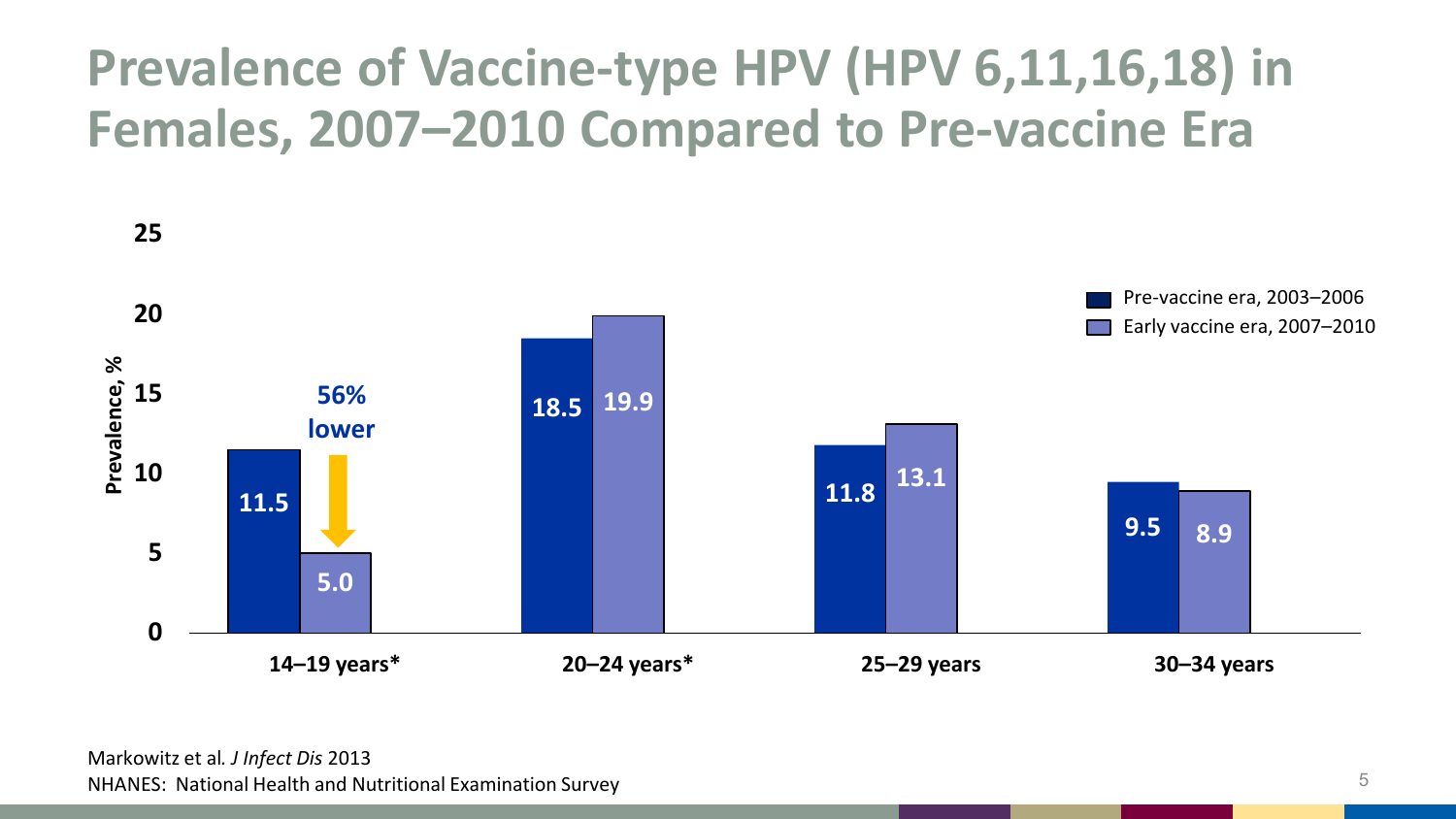# **Prevalence of Vaccine-type HPV (HPV 6,11,16,18) in Females, 2015–2018 Compared to Pre-vaccine Era**



Markowitz et al. *J Infect Dis* 2013; Oliver et al*. J Infect Dis* 2017; Rosenblum et al. *MMWR* 2021 NHANES: National Health and Nutritional Examination Survey 6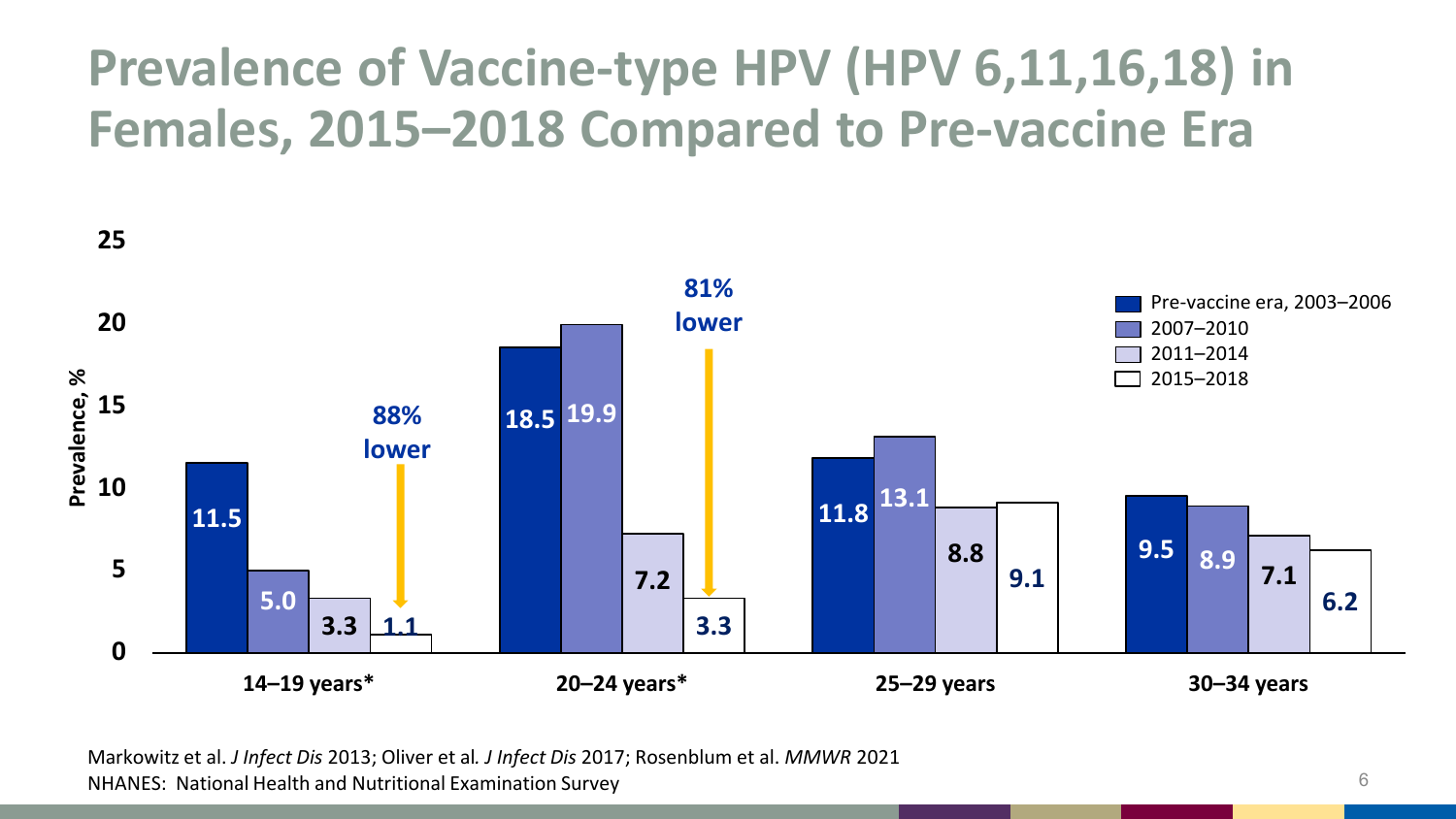# **Vaccine Impact among Vaccinated\* and Unvaccinated Sexually Experienced Females**



\* Reported receipt of ≥1 HPV vaccine dose.

Rosenblum et al. *MMWR* 2022

NHANES: National Health and Nutritional Examination Survey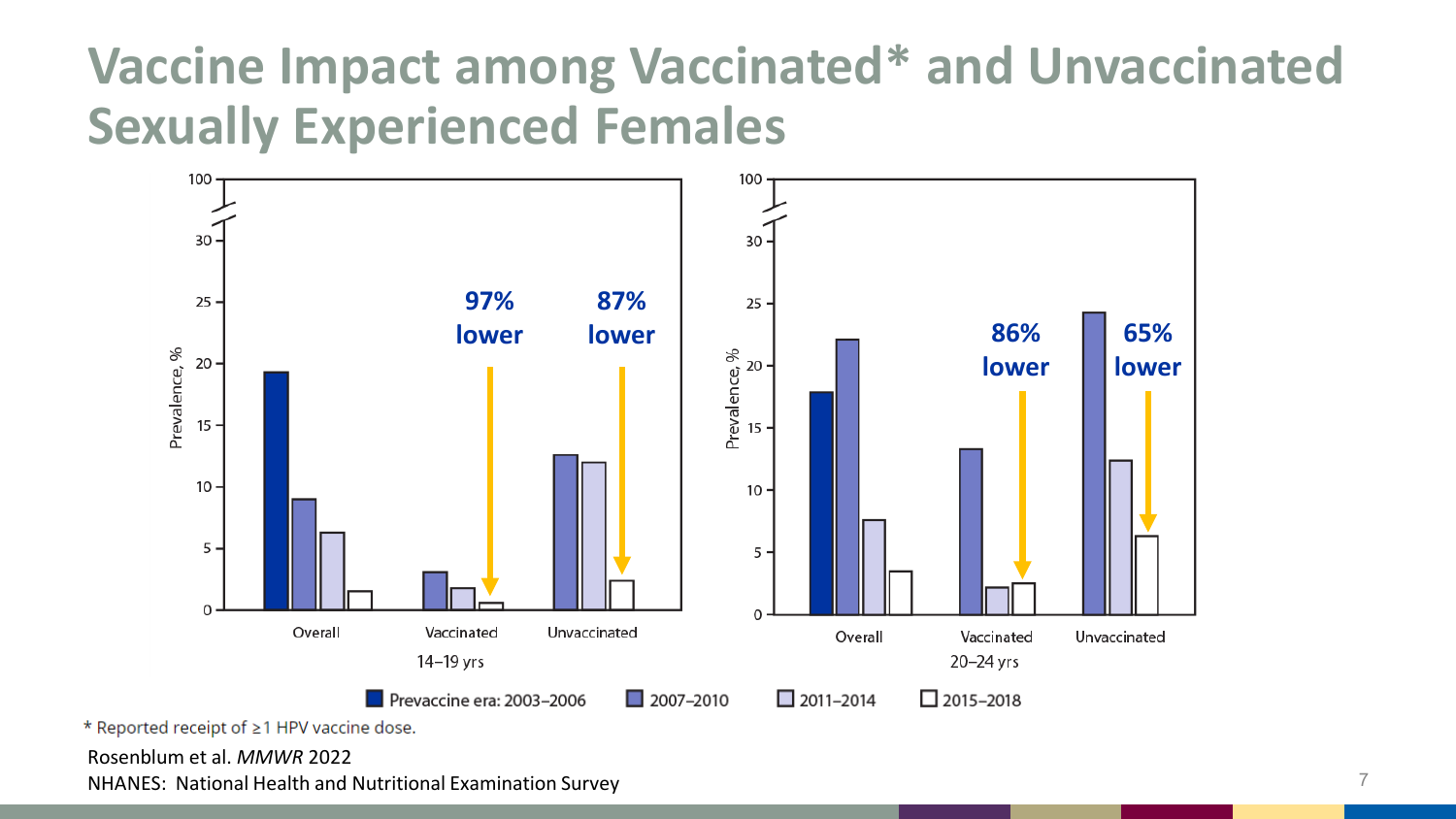**Prevalence of Vaccine-type HPV (HPV 6,11,16,18) in 14–19 Year-old Females, 2013–2016 Compared to Pre-vaccine Era, by Race/Ethnicity**

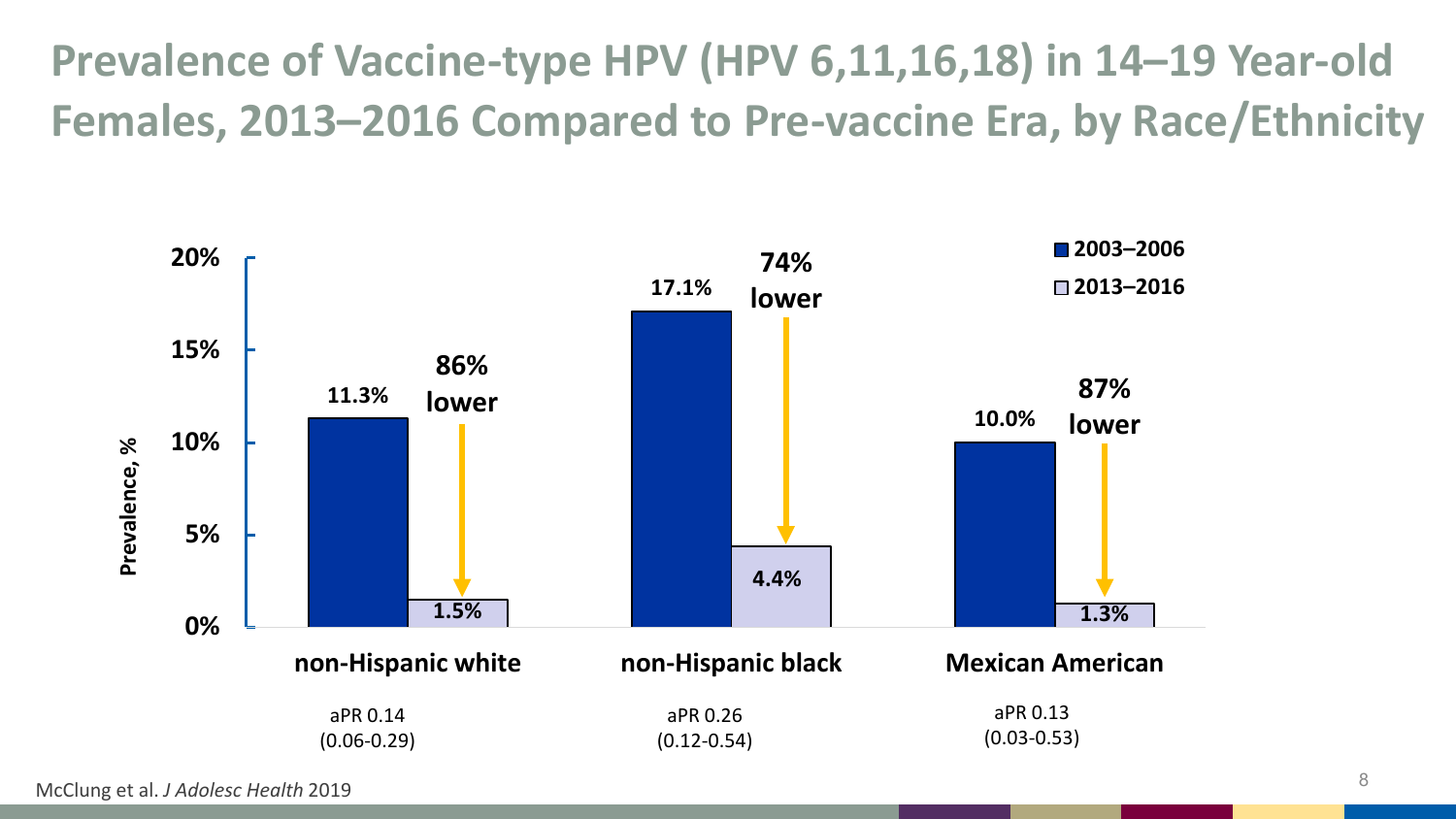### **JORRP Case-Patients and Incidence by Birth Year**



Meites et al, *Clin Infect Dis* 2021 **9** *Meites et al, Clin Infect Dis 2021* 

Birth year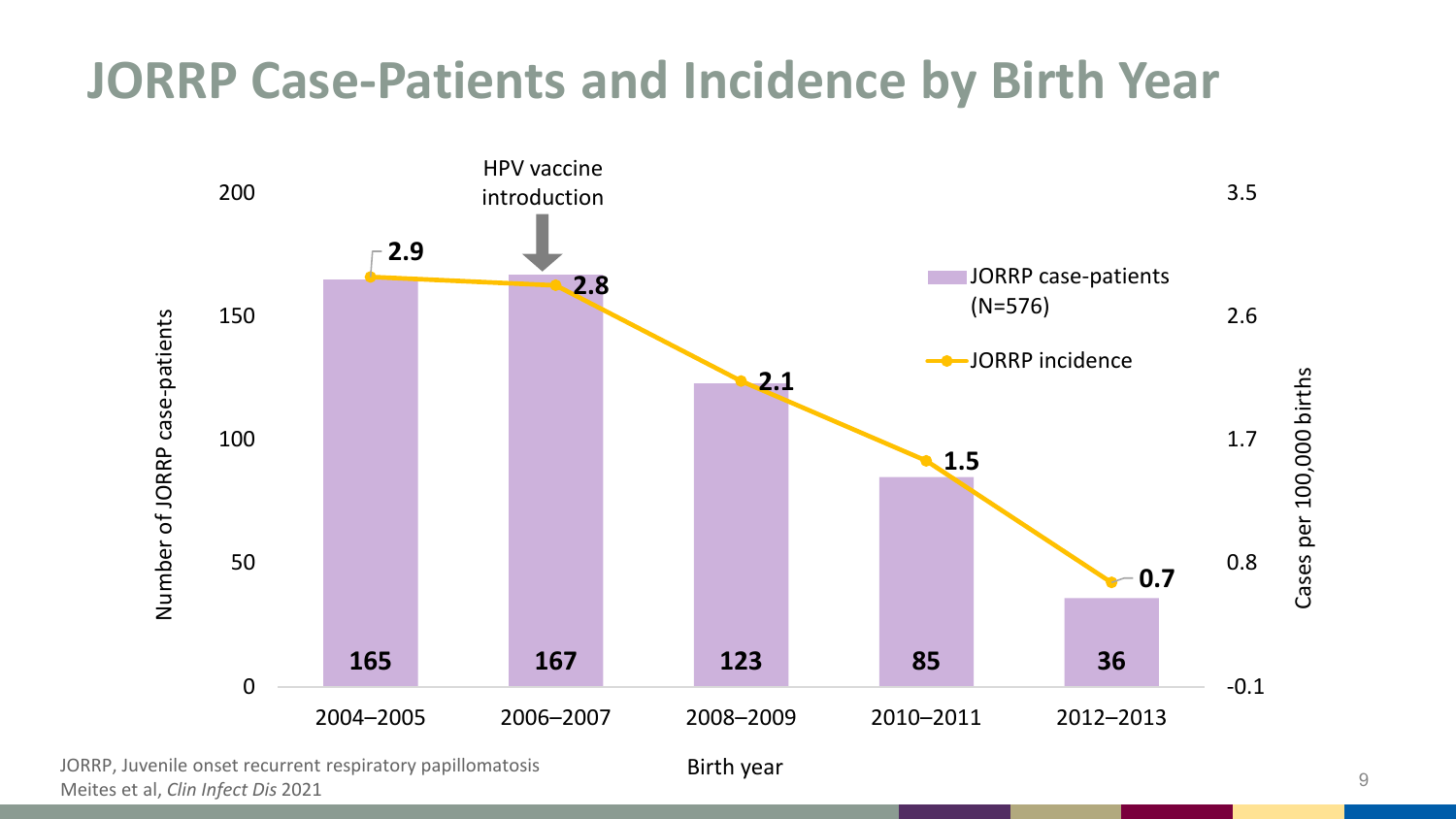# **Evaluation of HPV Vaccine Impact on Cervical Precancers in the United States**

- Population-based surveillance in locations in 5 states (HPV-IMPACT)
- Administrative claims data in privately insured women
- CIN3 surveillance through cancer registries
- Monitoring challenging due to changes in cervical cancer screening recommendations

#### Show decreases in cervical precancers in young women consistent with vaccine impact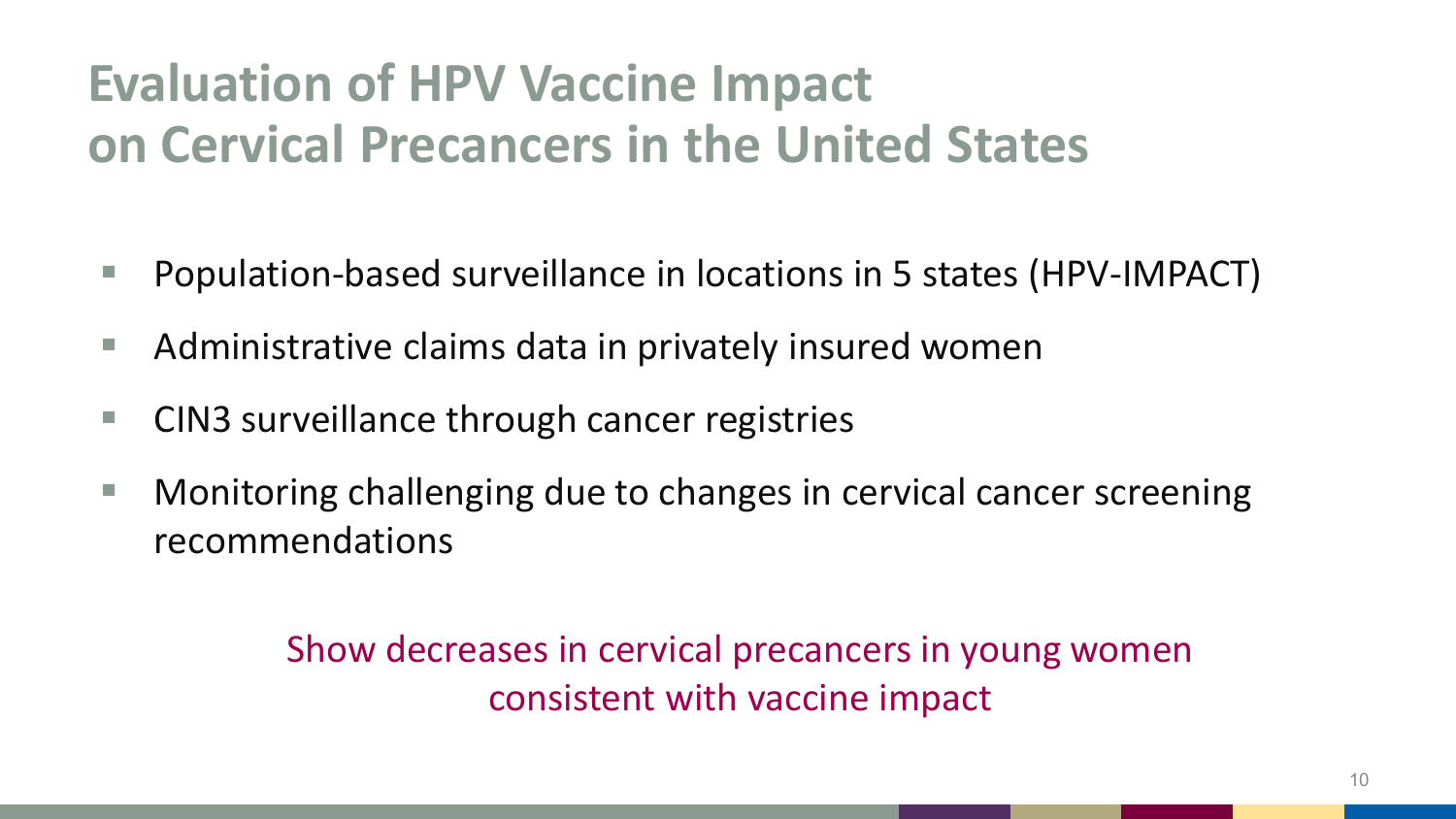### **Cervical Precancer Incidence Rates among Screened Women, HPV-IMPACT Project, 2008–2015**

- CIN2+ rates decreased significantly in screened women aged 18–20 and 21–24 years
- CIN2+ rates increases in screened women in older age groups
- $\blacksquare$  Could be attributable to:
	- Longer screening intervals and/or
	- Increased sensitivity of screening or diagnostic tests

#### **Estimated Cervical Precancer Incidence Rates per 100,000 Screened Women, HPV IMPACT Project**



CIN2+, Precancerous lesions called "cervical intraepithelial neoplasia, grade 2 or worse; or adenocarcinoma in situ"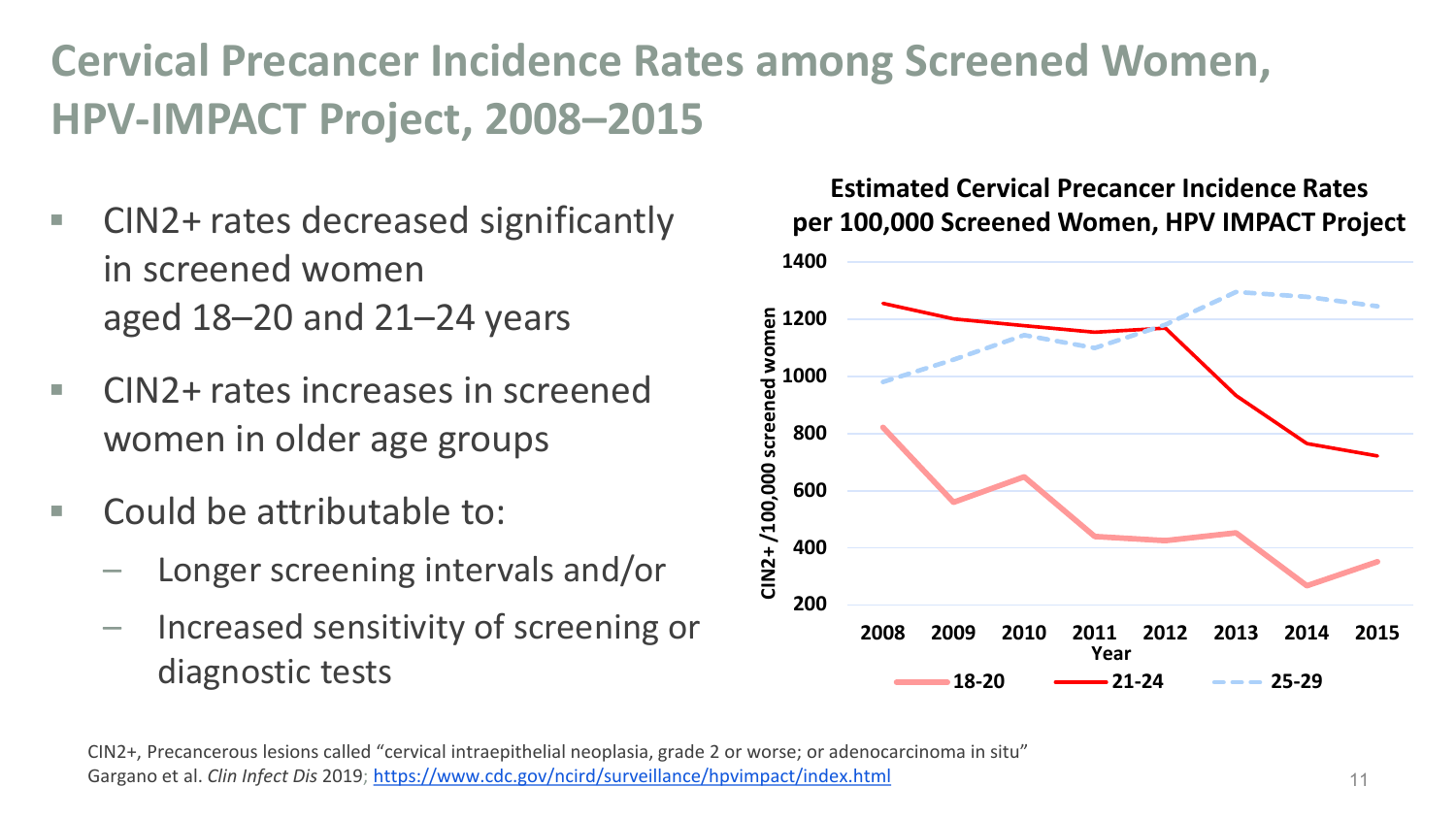#### **Precancer Declines Specific to Vaccine Types, Ages 18-39 Years**



- Applied HPV type-specific proportions to actual number of reported CIN2+ cases
- Estimated proportion and numbers of vaccine-type CIN2+ cases have declined
- $\blacksquare$  Estimated numbers of other CIN2+ cases approximately constant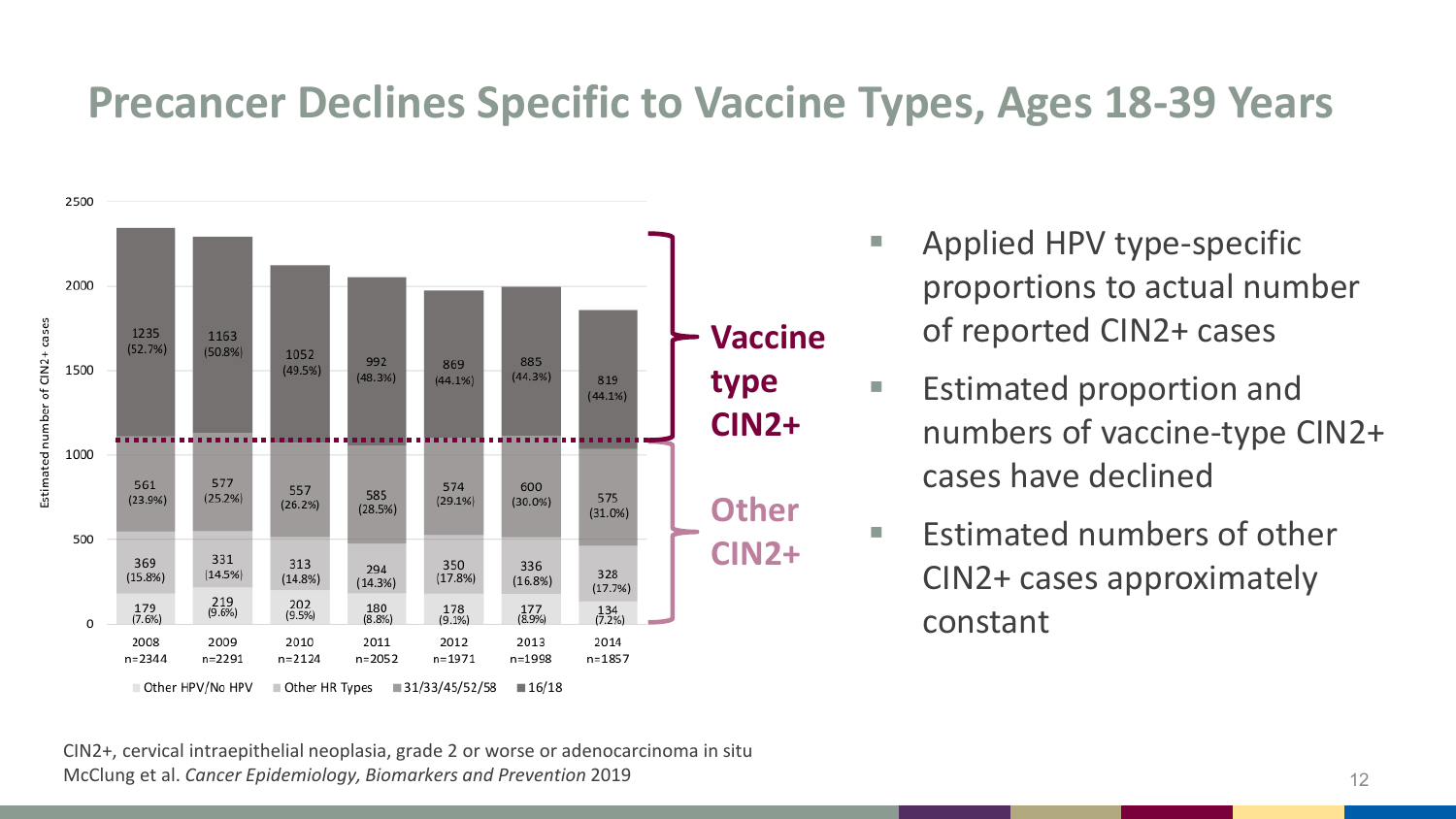# **Cervical Cancer Trends, United States Cancer Statist**i**cs**



SCC, squamous cell carcinoma Mix et al, *Cancer Epidemiol Biomarks Prev* 2020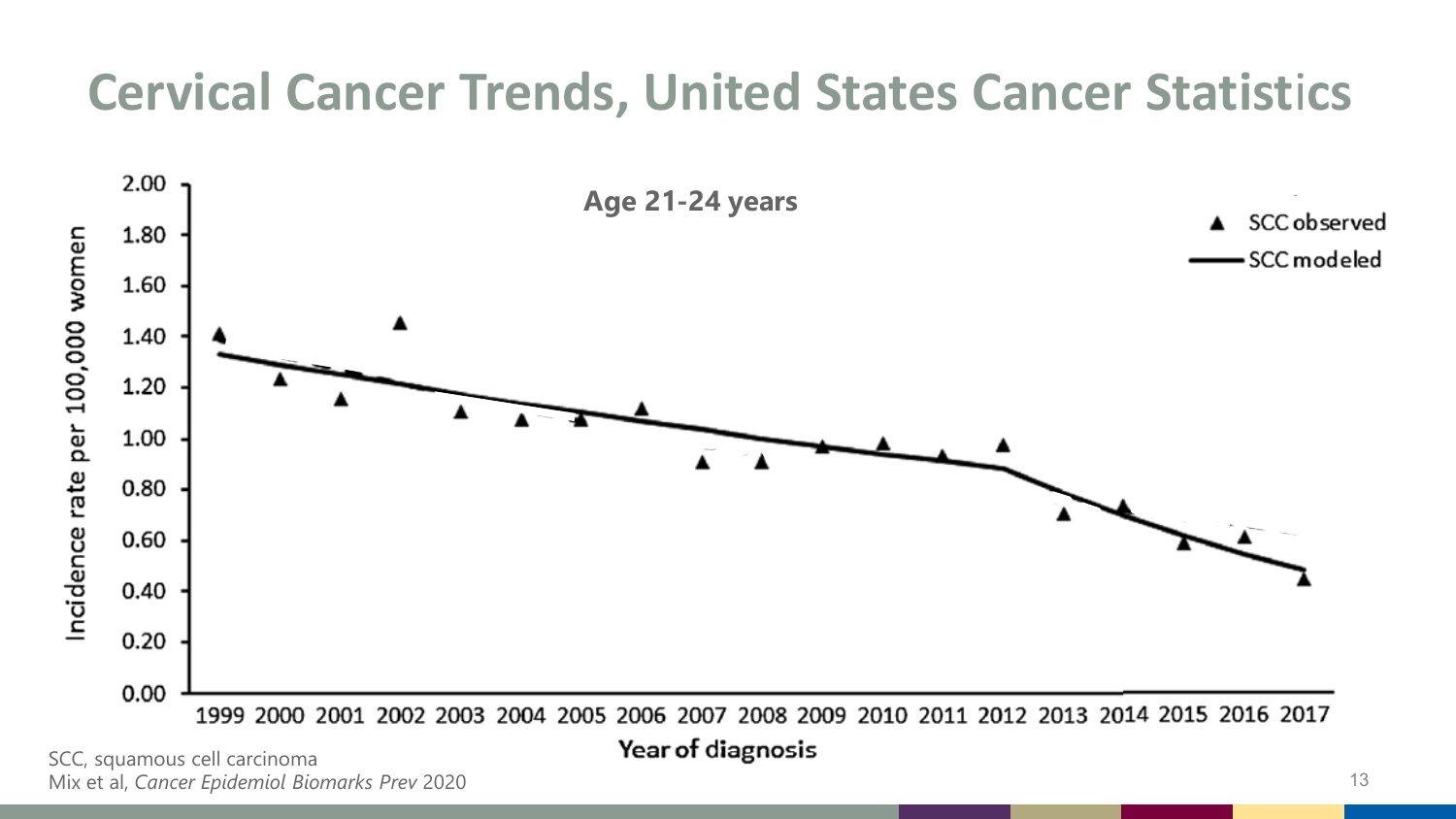## **Summary**

- Genital 4vHPV (6/11/16/18) prevalence has declined markedly among both vaccinated and unvaccinated young females
- Declines in HPV6/11 prevalence have resulted in a reduced incidence of JORRP
- Declines in HPV16/18 prevalence have translated into declines in cervical precancer incidence in young women
- $\blacksquare$  Early impact on invasive cancer might be occurring
- Monitoring will continue to assess the impact of vaccination, including impact of 9vHPV vaccine